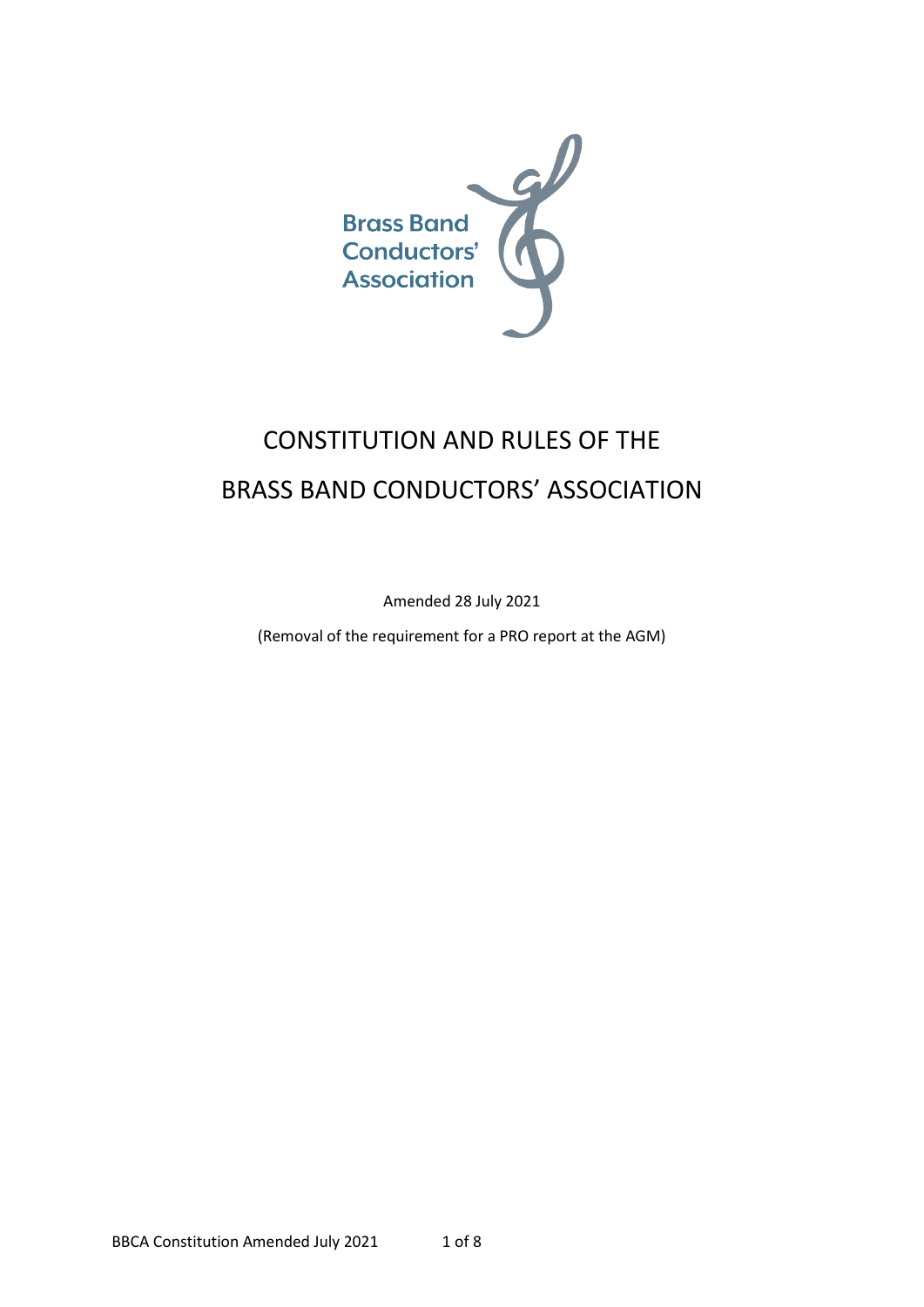# **Contents**

| 1. Name and Title             | 3              |
|-------------------------------|----------------|
| 2. Objectives                 | 3              |
| 3. Membership                 | 3              |
| 4. Application for Membership | 3              |
| 5. Unprofessional Conduct     | 3              |
| 6. Subscriptions              | $\overline{4}$ |
| 7. Executive Funds            | 4              |
| 8. Annual General Meeting     | 4              |
| 9. Special General Meetings   | 5              |
| 10. Notice of Meetings        | 5              |
| 11. Quorum                    | 5              |
| 12. Votes of Members          | 5              |
| 13. Minutes                   | 6              |
| 14. Executive Council         | 6              |
| 15. Officers                  | 6              |
| 16. Honorary life members     | 6              |
| 17. Duties of Officers        | 7              |
| 18. Expenses                  | 7              |
| 19. Removal of Officers       | 7              |
| 21. Honoraria and Fees        | 8              |
| 22. Equal Opportunities       | 8              |
| 23. Safeguarding              | 8              |
| 24. Alteration of the rules   | 8              |
| 25. Dissolution               | 8              |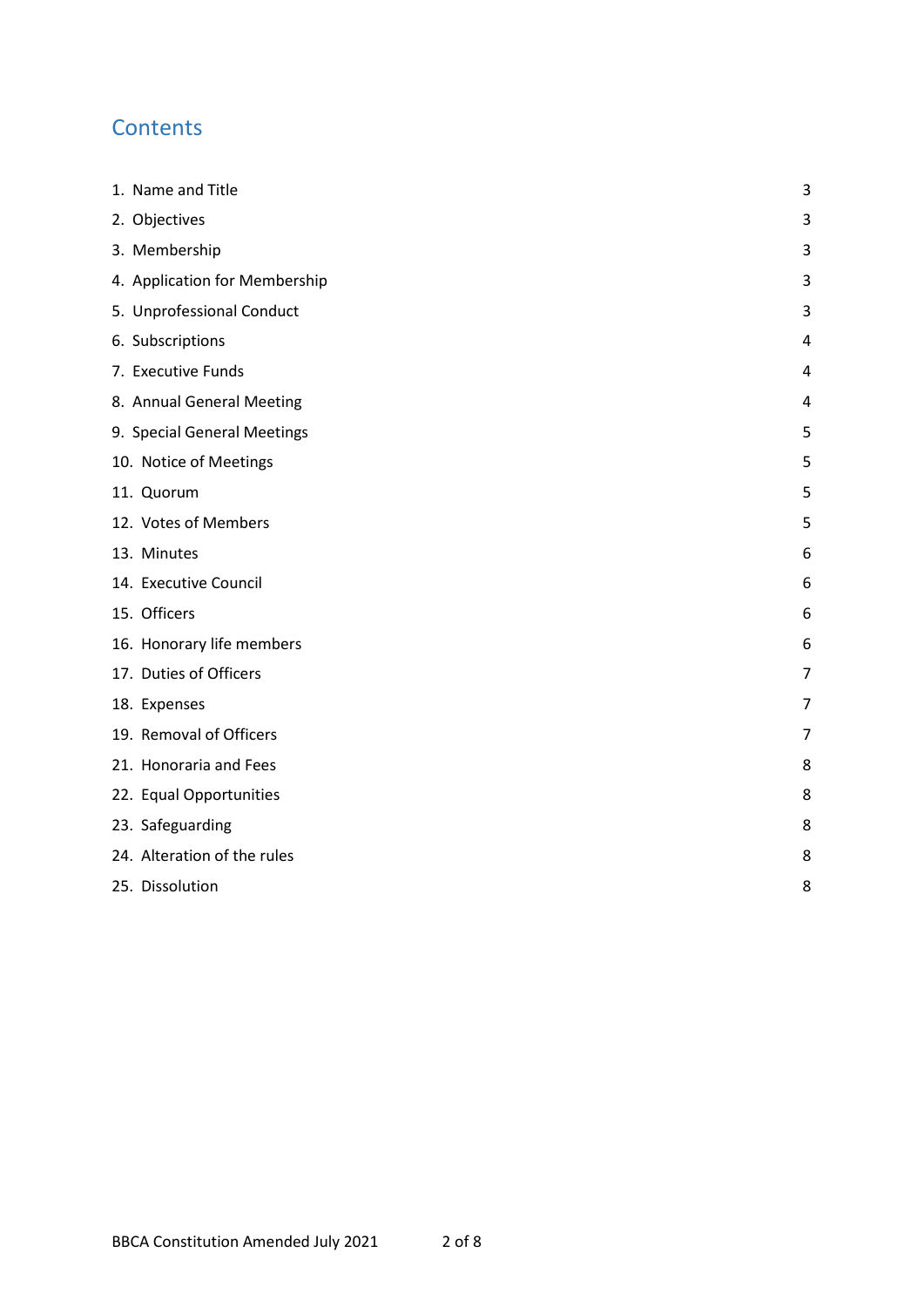#### <span id="page-2-0"></span>1. Name and Title

The Name and Title of the Association shall be 'Brass Band Conductors' Association' (hereinafter referred to as 'The Association').

#### <span id="page-2-1"></span>2. Objectives

The Objectives of The Association shall be:

- 1. To advance, improve, develop and maintain public education in, and appreciation of, the art of conducting for the brass band medium
- 2. To promote the role of a conductor and their activities
- 3. To provide conducting education for its members
- 4. To work with other organisations whose objectives seek to promote the benefit of brass band activity
- 5. To provide such other services as The Association may from time to time deem necessary

#### <span id="page-2-2"></span>3. Membership

Membership of The Association shall be confined to:

Members - any person who shall have an interest in the artistic leading of Brass Bands or the activities and services of The Association.

# <span id="page-2-3"></span>4. Application for Membership

- 1. Application for membership shall be made in the manner prescribed by the Executive Council and accompanied by the appropriate subscription.
- 2. The Executive Council shall be empowered to require the provision by candidates of evidence of qualification for membership.

# <span id="page-2-4"></span>5. Unprofessional Conduct

- 1. In the event of an allegation that a member has brought The Association into disrepute, any member shall be required to report the matter to the Chairman in writing. The member shall be called before a panel appointed by the Executive to include at least one external member. This panel will recommend appropriate action to the Executive which will be acted upon.
- 2. Should the matter be unresolved or if the Member or the Executive Council is dissatisfied with the outcome of the appointed panel decision, the Member shall be required to appear before the Executive Council whose decision will be final.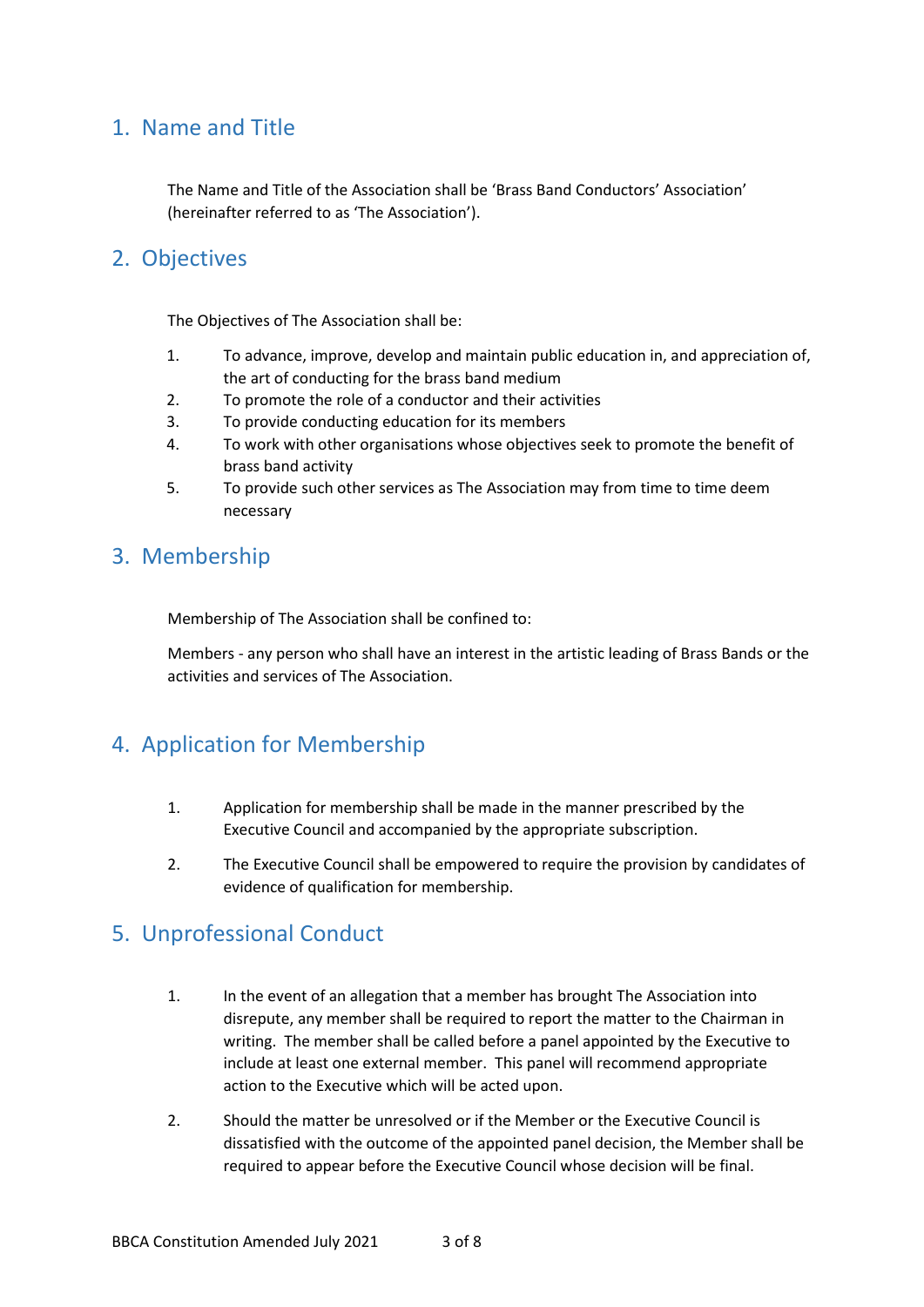# <span id="page-3-0"></span>6. Subscriptions

- 1. Annual Subscriptions shall be agreed by the Executive. Membership fees will be payable on a rolling annual basis from the date a member joins The Association.
- 2. All subscriptions shall be deemed to become due one calendar month in advance of the member's annual renewal date. Payment is to be payable within one calendar month of the renewal date. After this grace period has ended membership will automatically cease. Membership will be reinstated on receipt of payment with the original renewal date.
- 3. The Executive Council shall be at liberty to elect a member as an Honorary Life Member, who shall be relieved of the obligation to pay the annual subscription but would not necessarily receive all membership benefits.

# <span id="page-3-1"></span>7. Executive Funds

- 1. All funds will be held by the Executive Council
- 2. Monies held by the Executive shall be used for the benefit of members in the manner determined by the Executive Council
- 3. Transactions drawn upon the Banking Account of The Association shall be signed by two of the Chairman, the Treasurer and the Secretary

# <span id="page-3-2"></span>8. Annual General Meeting

- 1. An Annual General Meeting shall be held each year on a date determined by the Executive Council.
- 2. The functions of the Annual General Meeting shall be:
	- a. To receive reports from the Chairman, Secretary, Treasurer, and Auditors (if required) on the business of The Association during the previous year, and the state of its affairs at the end of that year.
	- b. To elect a Chairman and Vice-Chairman for the ensuing year.
	- c. To elect a President and a Vice-President to hold active office for the ensuing year.
	- d. To elect a Secretary and Treasurer for the ensuing year.
	- e. To elect a Minute Secretary, Area representatives and PRO for the ensuing year.
	- f. To elect Auditor(s) for the ensuing year. The Auditor(s) must not be a member of the Executive Council.
	- g. To transact any other necessary business of The Association included in the notice which convenes the meeting.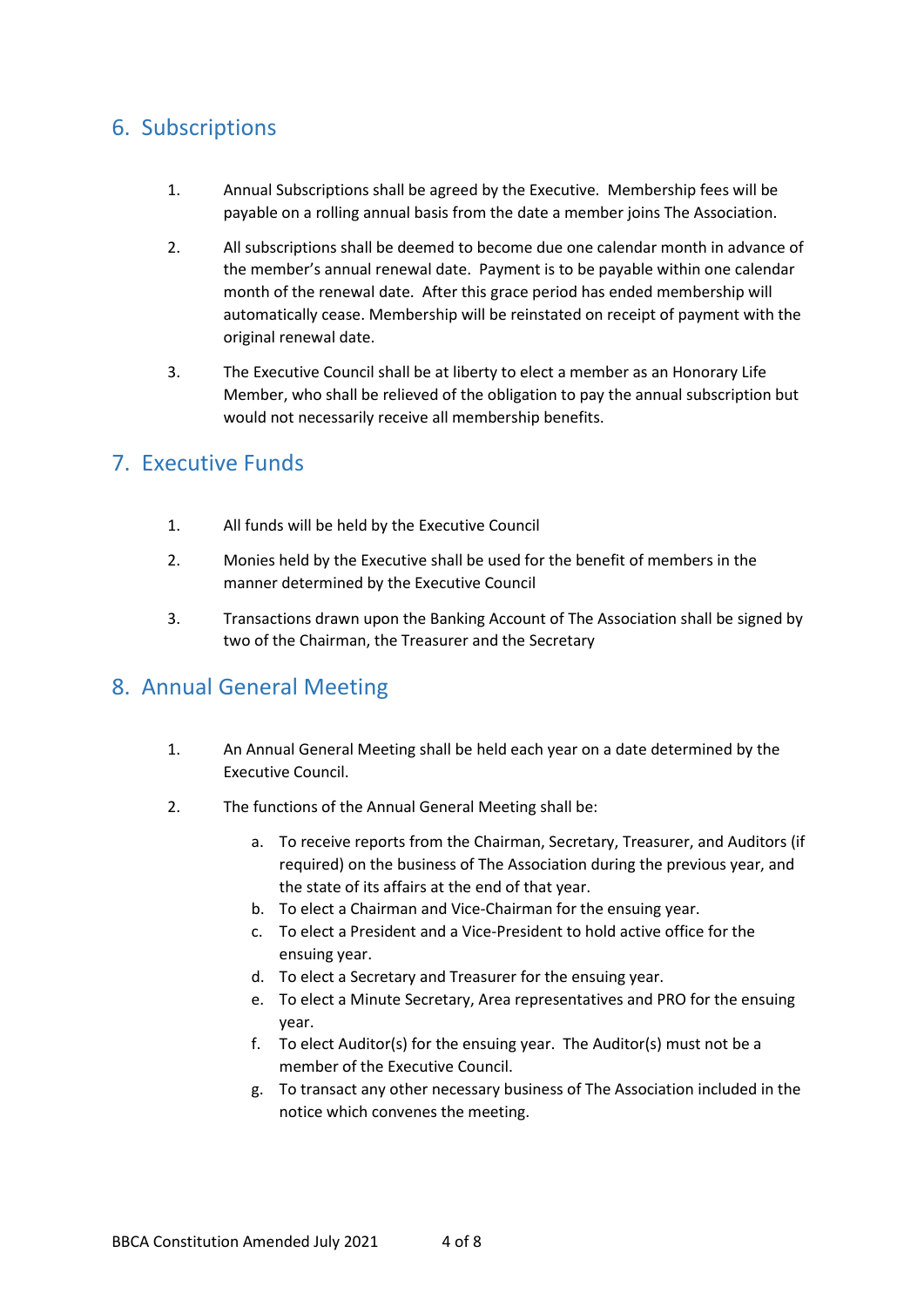# <span id="page-4-0"></span>9. Special General Meetings

- 1. Special General Meetings of The Association shall be convened by the Secretary either on an order from the Executive Council or upon a requisition signed by at least ten members, and shall be held as soon as possible after the receipt of such an order or requisition.
- 2. A Special General Meeting shall not transact any business other than that mentioned in the notice convening that meeting except at the Chairman's (or President's) discretion where he/she sees fit, on the grounds of urgency and/or pertinence, to the subject of the notice being considered.

# <span id="page-4-1"></span>10. Notice of Meetings

- 1. The notice convening an Annual General Meeting of The Association shall state the time and place thereof and the offices (if any) becoming vacant, and every purpose for which it is convened. It shall be sent via the registered email of the members not less than 10 days before the date of that meeting.
- 2. The notice convening a Special General Meeting of The Association shall state the time and place thereof and the offices (if any) becoming vacant, and every purpose for which it is convened. It shall be sent via the registered email of the members not less than 6 days before the date of that meeting.
- 3. No meeting shall be invalidated by non-receipt of notice by members.

#### <span id="page-4-2"></span>11. Quorum

- 1. No business shall be transacted at an Annual General Meeting or Special General Meeting unless there are at least ten members present or 50% of membership whichever may be smaller.
- 2. The quorum for a meeting of the Executive Council shall be five.
- 3. Executive Members should give ten days' notice of known absence to the Secretary in order that he/she may inform members of the cancellation of a meeting.

# <span id="page-4-3"></span>12. Votes of Members

- 1. Every proposition at an Annual General Meeting or Special General Meeting shall be decided by a show of hands or a ballot by the membership. Each member present shall have one vote only for each proposition. Electronic means of voting will be acceptable.
- 2. Nominations for election as an Officer or other functionary role within the Association as described in Section 8 paragraph 2 (Annual General Meeting) must be made in advance or at an AGM.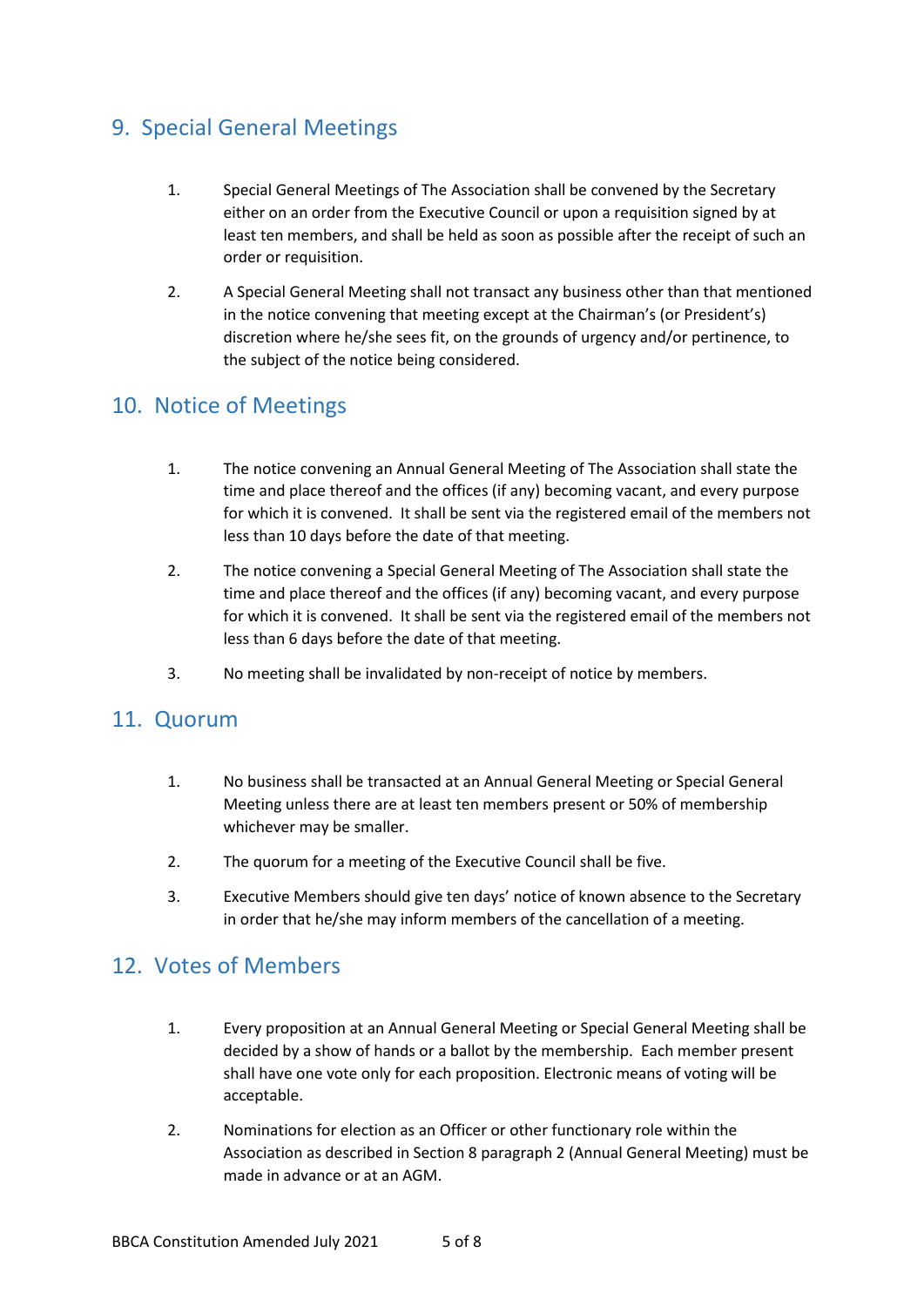- 3. Electronic voting forms indicating the names of those willing to stand for an office and the names of their nominees shall be emailed to the registered addresses of all members entitled to vote in advance of the Annual General Meeting.
- 4. All voting forms must be received by the Secretary by the start of the Annual General Meeting to be eligible to be included in the voting.
- 5. The Chairman shall be the sole authority in declaring the result. In the event of there being an equality of votes, the Chairman shall be entitled to a second or casting vote.

#### <span id="page-5-0"></span>13. Minutes

Minutes of the proceedings of every Annual General Meeting and Special General Meeting shall be available on The Association's website after being approved by the Executive Council.

# <span id="page-5-1"></span>14. Executive Council

- 1. The Executive Council shall consist of:
	- a. Members of The Association elected at the AGM annually to represent Areas
	- b. The President, Chairman, Vice-Chairman, Vice-President, Secretary, Treasurer, Minute Secretary and PRO
	- c. Any additional Executive Officers elected at an AGM
	- d. An Administrator nominated by Brass Bands England to serve to support the association and accepted at the AGM
- 2. Any vacancy occurring on the Executive Council may be filled by the Council for the period until the next Annual General Meeting.
- 3. Any Member co-opted by the Executive Council for a specific purpose

# <span id="page-5-2"></span>15. Officers

The Officers of this Association shall be a Chairman, Secretary and Treasurer. They shall be elected at the Annual General Meeting to hold office for the ensuing year. All Officers of The Association must be fully paid-up members.

# <span id="page-5-3"></span>16. Honorary life members

1. The honorary position of life member may be offered to persons who have given service to The Association.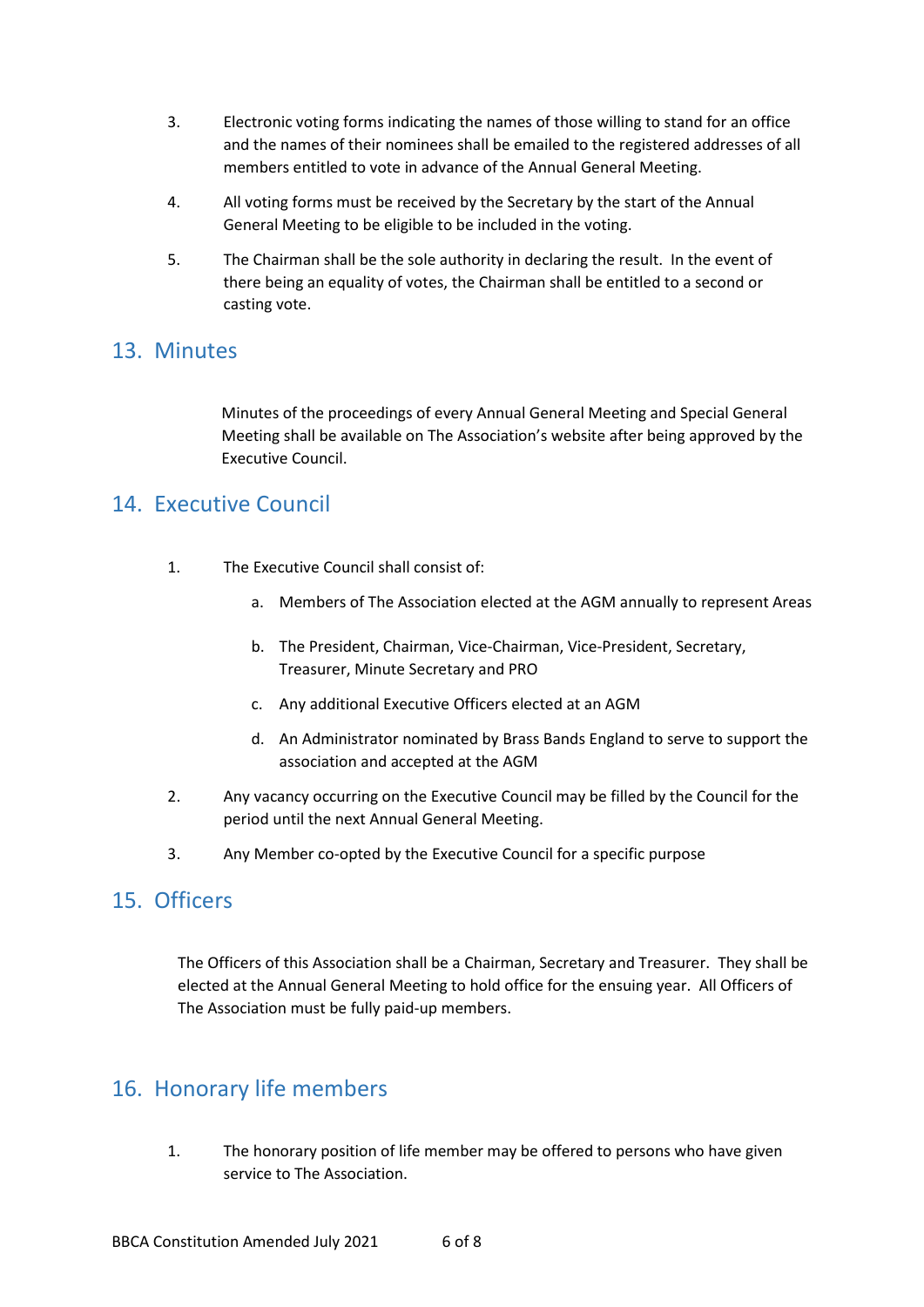- 2. Honorary life members will be expected to support and promote The Association in its objectives.
- 3. Honorary life members may attend any non-ticketed events free of charge
- 4. Honorary life members may not receive all membership benefits unless they are also paid-up members of The Association.

#### <span id="page-6-0"></span>17. Duties of Officers

- 1. The Secretary shall carry out the duties of the office under the direction of the Executive Council, as shall the Minute Secretary and PRO.
- 2. The position of Membership Secretary will be carried out by an appointed member of staff from Brass Bands England who shall act under the direction of the Executive Council in the duties of the office.
- 3. The duties of the Treasurer shall be to receive monies payable to the Executive Fund, to pay the same into the Banking Account of the The Association and to make all payments on behalf of the Executive Fund. The Treasurer shall keep a proper account of the income and expenditure of the Executive Fund and prepare a balance sheet and statement of accounts up to the 31<sup>st</sup> December in each year. The Treasurer shall submit such a balance sheet and statement of accounts, together with all vouchers, to the Auditor(s). The duties of the Auditor(s) shall be to audit the accounts of the Executive Fund and report thereon.

# <span id="page-6-1"></span>18. Expenses

- 1. The Association may pay reasonable travel expenses and subsistence allowances of members of the Executive Council on request.
- 2. Further expenses will be classed as special projects and must have prior approval by at least two of the Chairman, Secretary and Treasurer.
- 3. The rate to be paid for car mileage will be reviewed annually by the Executive Council and based on government guidelines.

# <span id="page-6-2"></span>19. Removal of Officers

The Executive Council by a four-fifths majority may, by special resolution, suspend or remove an Officer before the expiration of their term of office, and fill the vacancy at their discretion. If for any reason an officer ceases to be a member of The Association all official positions will be forfeited.